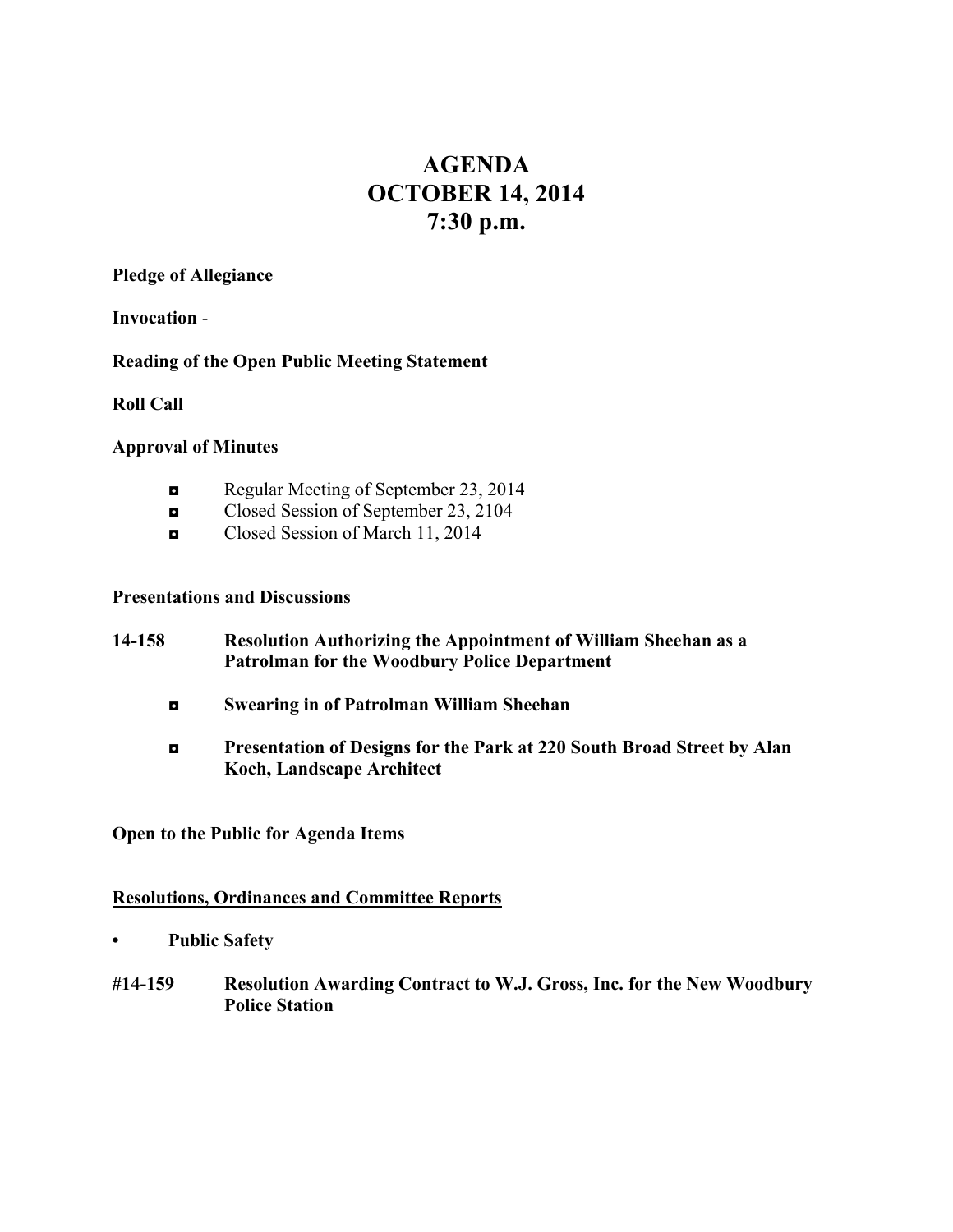- **• Finance & Administration**
- **#2216-14 An Ordinance of the City of Woodbury Amending Chapter 190-38 of the Code of the City of Woodbury Establishing a Three-Way Stop at the Intersection of Franklin and Hopkins Streets (SECOND READING)**
- **#2217-14 Ordinance of the City of Woodbury, County of Gloucester, New Jersey, Approving the Application for a Long Term Tax Exemption and Authorizing the Execution of a Financial Agreement with Burris Post-Acute Network Woodbury Urban Renewal, L.L.C., a New Jersey Urban Renewal Limited Liability Company**
- **#14-160 Resolution of the City of Woodbury Authorizing Release of the Performance Guarantee and Accepting the Maintenance Bond of Level-1 Construction, Inc. regarding the Water Main Replacement along Aberdeen Place**
- **#14-161 Resolution Authorizing the Person-To-Person Transfer of Liquor License #0822-33-001-005 from Colonial Diner, Inc. to Colonial Woodbury LLC**
- **#14-162 Resolution of the City of Woodbury Authorizing Release of the Performance Guarantee of RPM Contracting, LLC regarding G.G. Green Building Center Street Parking Lot, Block 119, Lots 8 and 8.01**

Motion for Approval to Pay the Listed Vouchers

## **• Public Works/Parks and Recreation**

- **#14-163 Resolution to Approve the Submission of a Grant Application and to Execute a Grant Agreement with the New Jersey Department of Transportation for the FY2015 Municipal Aid Project hereinafter known as the Carpenter Street Milling & Overlay**
- **#14-164 Resolution to Approve the Submission of a Grant Application and to Execute a Grant Agreement with the New Jersey Department of Transportation for the FY2015 Municipal Aid Project hereinafter known as the West Barber Avenue Milling & Overlay**